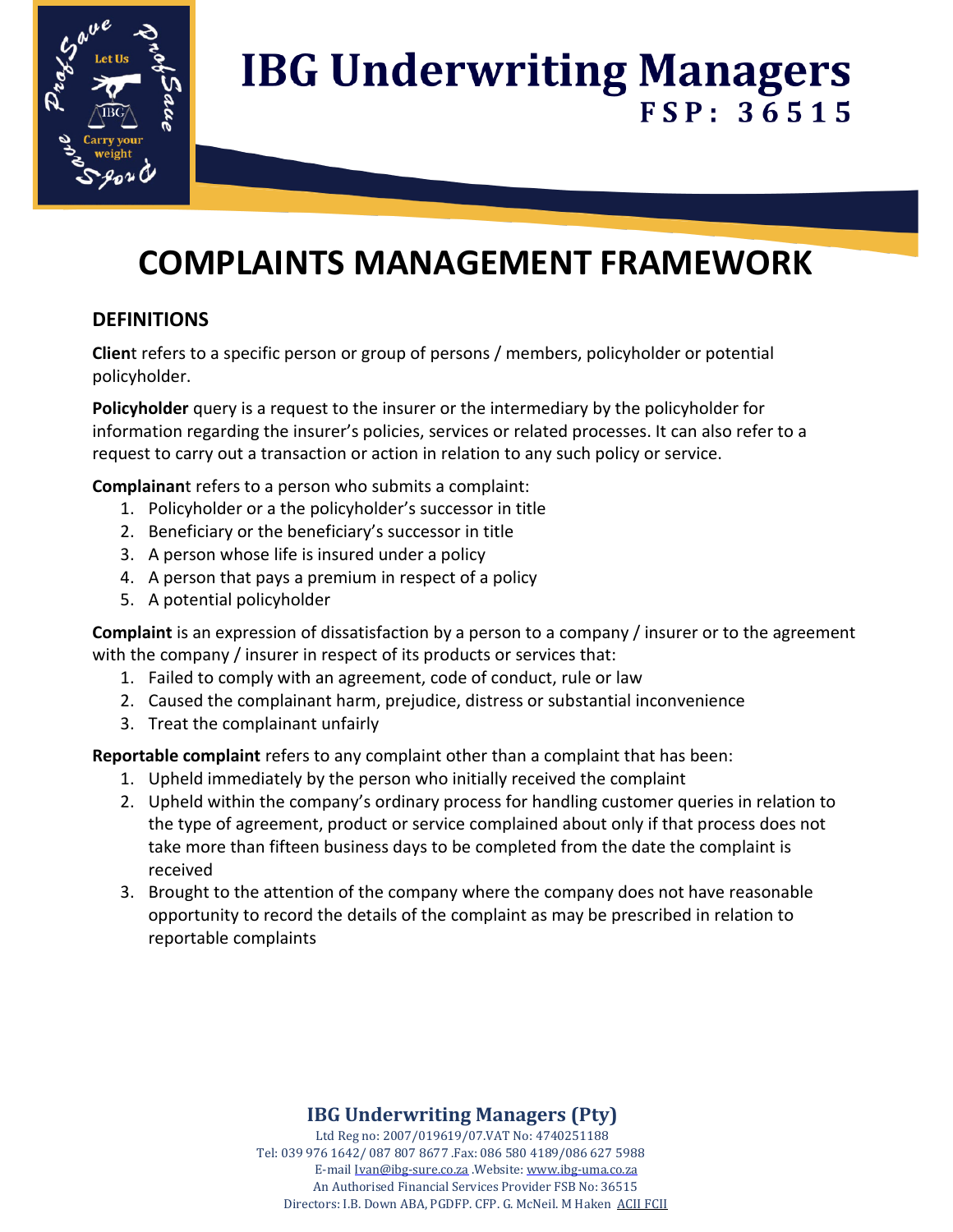

**Upheld** means that a complaint has been finalised in full or partially in favour of the complainant and that:

- 1. The complainant has accepted that the matter and has been resolved in full;
- 2. It is reasonable for the company to assume that the complaints has been accepted;
- 3. All steps taken by the company to resolve the complaint have been met, and / or the complainant has indicated their satisfaction with any arrangements to ensure such steps will be met by the company within an acceptable time to the complainant.

**Rejected** with regard to a complaint means that the complaint has not been upheld and the company regards the complaint as finalised after advising the complainant that it does not intend to take any further steps to resolve the complaint including complaints regarded by the company as unjustified or invalid, or where the complainant does not accept or respond to the company's proposals to resolve the complaint.

**Compensation payment** is a payment whether monetary or in the form of a benefit or service by or on behalf of the company to a complainant to compensate the complainant for a proven or estimated financial loss incurred as a result of the company's contravention, non-compliance, action, failure to act or unfair treatment resulting in the reason for the complaint. The company accepts liability for having caused the loss concerned but excludes any:

- 1. Goodwill payment
- 2. Payment contractually due to the complainant in terms of a policy
- 3. Refund of an amount paid by or on behalf of the complainant to the company where such payment was not contractually due.

This includes any interest on late payment in 1 or 2 above.

**Goodwill payment** refers to a payment whether monetary or in the form of a benefit or service by or on behalf of the company as an expression of goodwill aimed at resolving the complainant where the company does not accept liability for any financial loss to the complainant as a result of the matter complained about.

## **INTRODUCTION**

IBG UNDERWRITING MANAGER (PTY) complaints management framework formalises the policy and procedures required to properly handle and effectively resolve complaints received.

The framework also guides the analysis of complaints to identify the root cause and thereby assisting us with the improving of our policies and procedures to reduce complaints.

## **IBG Underwriting Managers (Pty)**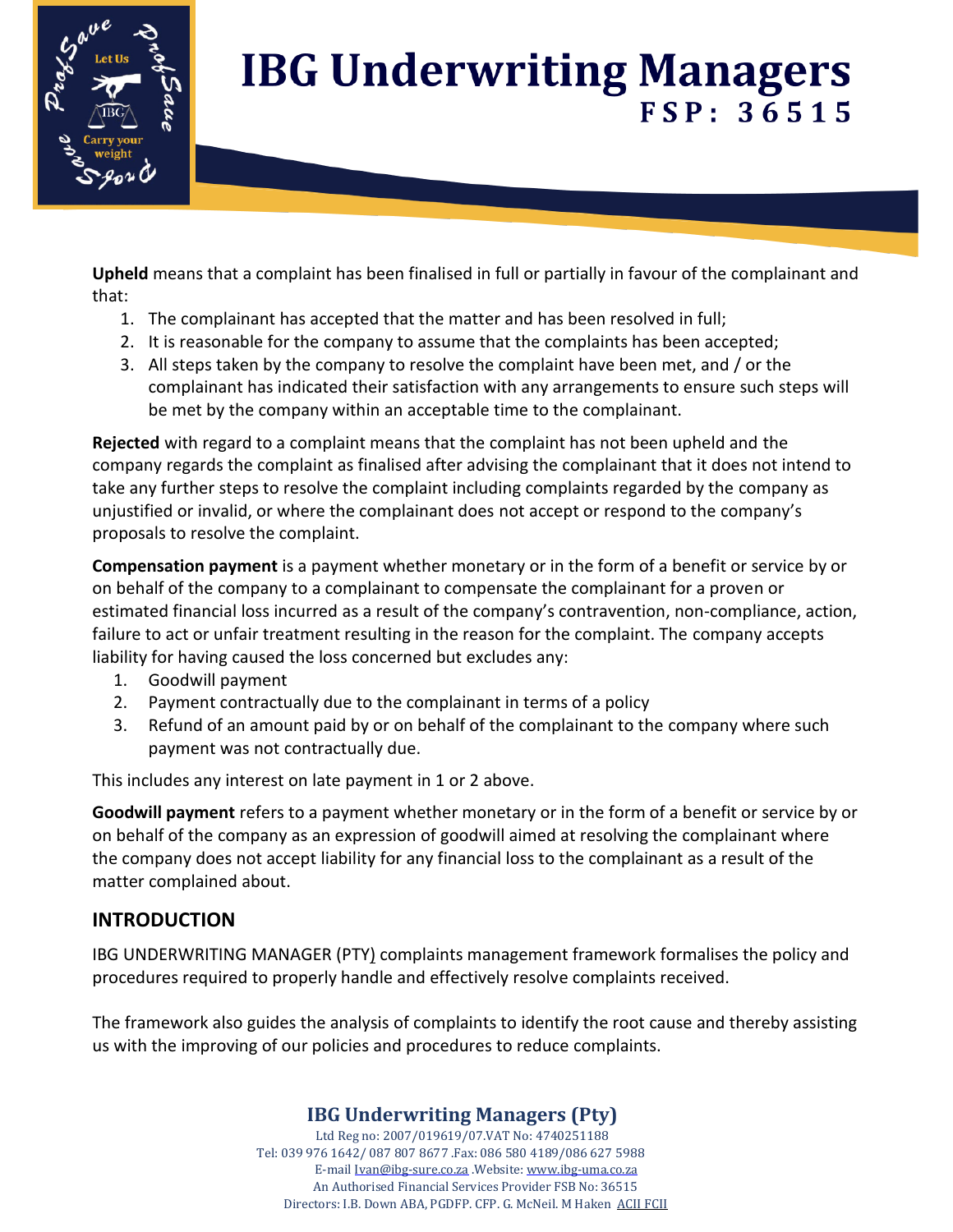

## **OBJECTIVES**

In maintaining an effective complaints management system that can:

- 1. Ensure we treat our clients fairly.
- 2. Complaint management is properly assigned with defined time frames for response and resolution.
- 3. Effectively report and analyse complaint data in order to identify trends relevant to complaints.
- 4. Efficiently resolve complaints in appropriate turnaround times.
- 5. Manage our complaints more effectively.
- 6. Establish a trend in the market that identifies IBG UNDERWRITING MANAGERS (PTY) as a company that takes the needs of their clients seriously and continually strive for service excellence.
- 7. Improve the level of analysis reporting to the regulator.

## **RECORD KEEPING, MONITORING AND ANALYSIS OF COMPLAINTS**

- 1. All documentation received with regard to a complaint will be saved for a period of five years.
- 2. All reportable complaints received are recorded in a complaints management system and are appropriately assigned for resolution.
- 3. Information relating to the complaint received is recorded in the complaints management system which includes voice recordings, e-mails and other supporting documentation relevant to the complaint.
- 4. Each complaint received will have an allocated reference number which will be reflected on all complaints responses.
- 5. All complaints recorded will be centralised for:
	- Easy and effective reporting with unique reference numbers
	- Handling & follow up
	- Conclusion & reporting
	- Identification of complaint causes & the development of corrective measures to policies and procedures.
	- Improved analysis of complaints and the reporting thereof to the regulators

## **IBG Underwriting Managers (Pty)**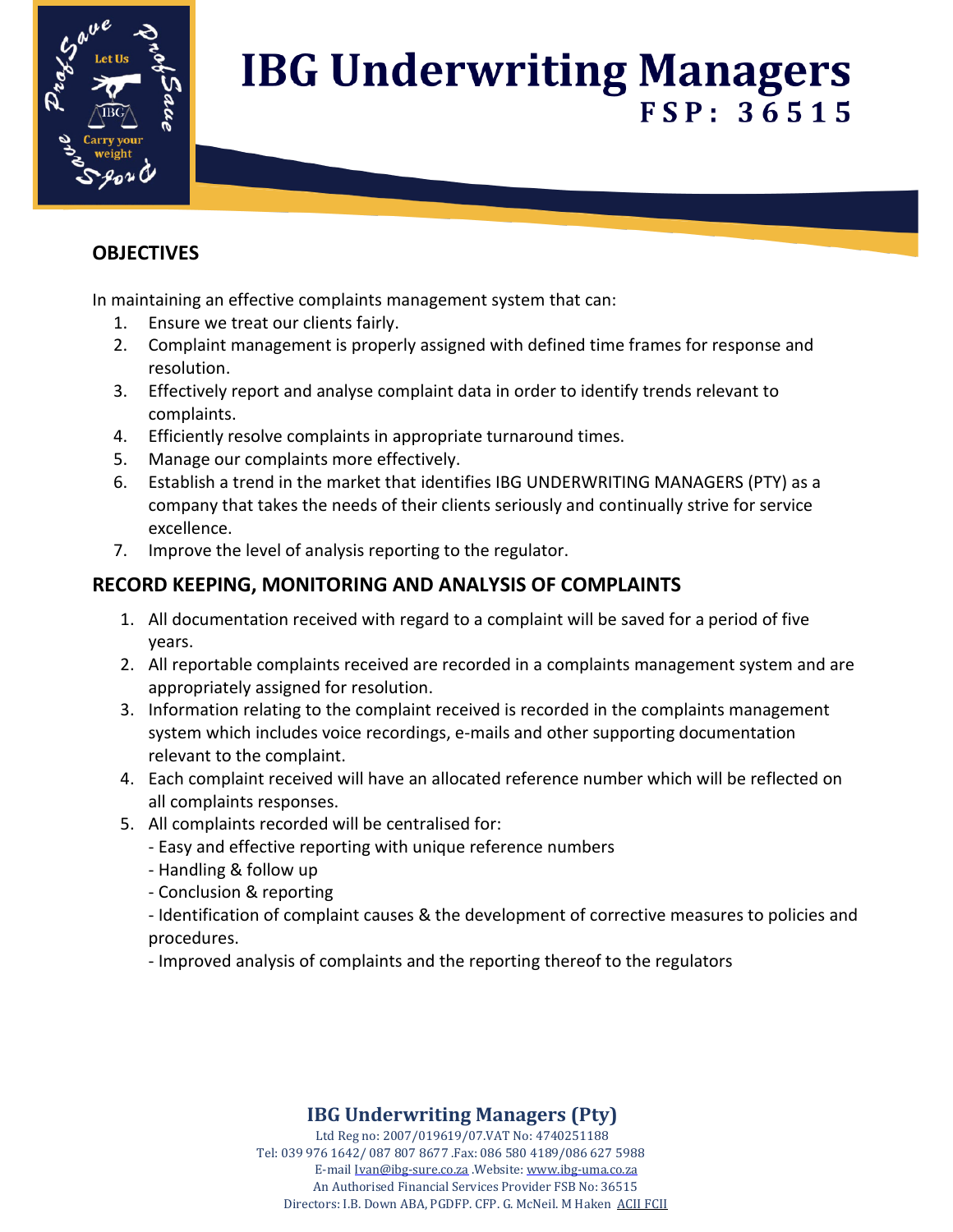

## **COMPLAINT CATEGORIES**

Complaints are categorised as follows:

- 1. Policy design or service
- 2. Information provided to policyholders
- 3. Advice
- 4. Policy performance
- 5. Service to policyholders
- 6. Policy accessibility (ability to make changes, or switches)
- 7. Complaints handling
- 8. Claims and non-payment of claims

## **COMPLAINTS MANAGEMENT PROCESS**

#### **1. INITIAL COMPLAINT**

- IBG UNDERWRITING MANAGERS (PTY) receives notification of the complaint.
- If the complaint is an enquiry, the complaint is not recorded in the complaints management system. The complaint will be handled either telephonically or by e-mail and resolved.
- If the complaint received is a reportable complaint it is registered in the complaints management system, and a complaint reference number is allocated.
- The complaint is assigned to the department manager by the compliance manager based on the category of the complaint received.
- The manager assigned to the complaint will contact the client and acknowledge the complaint within 24 hours of receiving the complaint and advise the client of the process that will be followed with regard to the complaint.
- An investigation is undertaken to resolve the complaint.
- Complaints need to be resolved within 4 weeks of receiving the complaint.
- Any delays experienced need to be communicated regularly with the complainant to ensure the complainant is aware of the complaint status, and actions being taken in order to resolve the complaint.
- Once the investigation is completed the department manager will contact the client by telephone or mail in the event that the complaint is easily resolved.
- The complaints management system is updated with regard to the status of the complaint and the outcome thereof.

## **IBG Underwriting Managers (Pty)**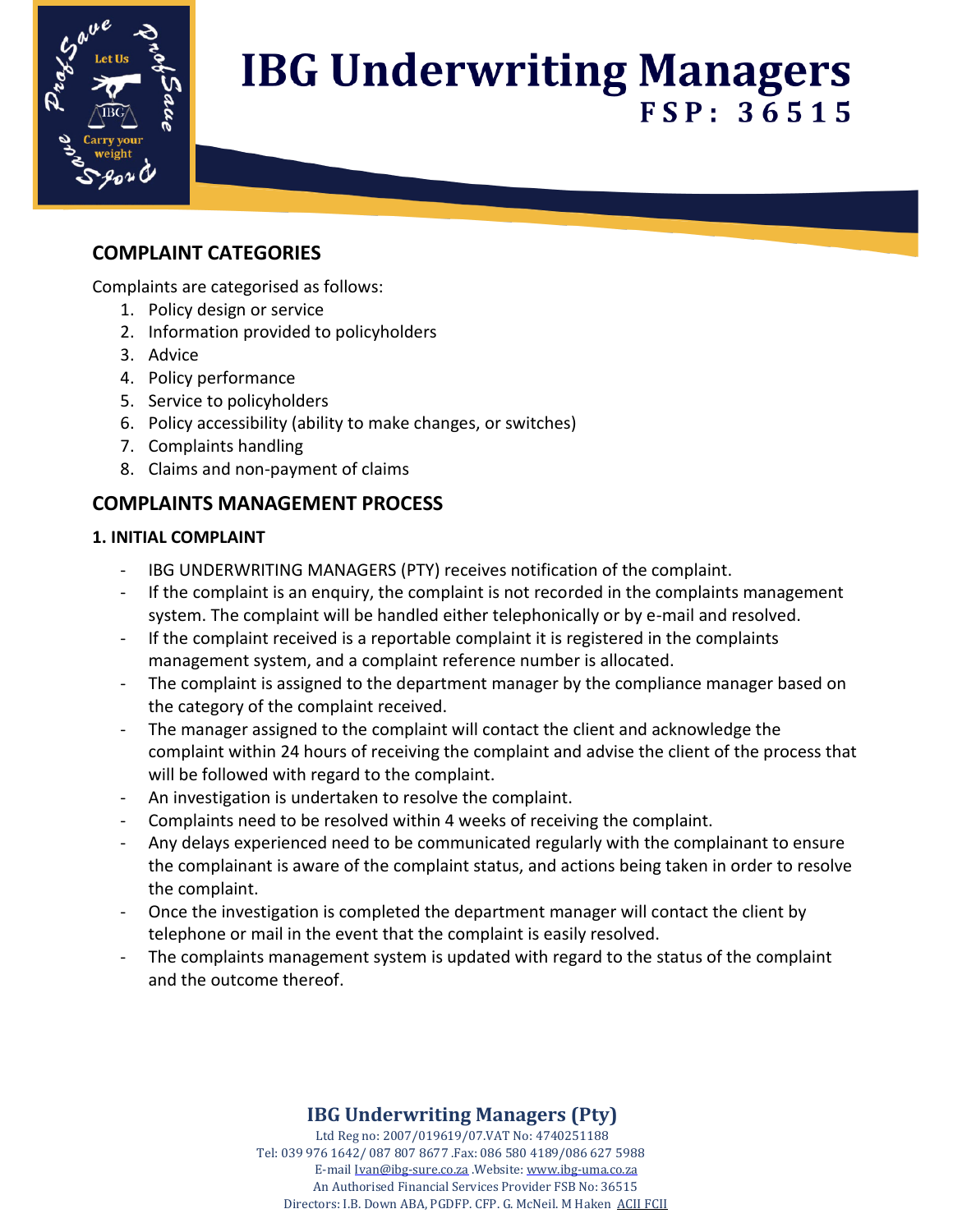

### **2. COMPLAINT ESCALATION**

- In the event that the client is not satisfied with the outcome of the complaint, they may request that the complaint be escalated to the independent arbitrator.
- The compliance manager and relevant department manager will provide all the information regarding the complaint, the outcome as well as the reason for the decision in writing for further escalation to an independent arbitrator within 24 hours of receiving the clients request to escalate the complaint to the independent arbitrator.
- The independent arbitrator will confirm the receipt of the complaint received for arbitration with IBG UNDERWRITING MANAGERS (PTY) as well as the client within 24 hours of receiving the complaint.
- The status of the complaint will be updated in the complaints management system.
- The independent arbitrator will investigate the complaint, evidence provided as well as the written communication received by the client.
- Any delays experienced in resolving the complaint will be communicated regularly with the complainant to ensure the complainant is aware of the complaint's status, and actions being taken in order to resolve the complaint.
- The independent arbitrator will take reasonable steps to keep IBG UNDERWRITING MANAGERS (PTY) informed as to the progress relating to the complaint as well as their communication with the client in so ensuring that IBG UNDERWRITING MANAGERS (PTY) is aware that the complaint is still in the process of being resolved.
- The independent arbitrator will respond to the complainant advising the complainant as to the outcome of the complaint, including the reasons for the decision made. The complainant will additionally be provided with the contact details for the relevant ombudsman's office for further escalation.
- The outcome provided to the complainant by the independent arbitrator will be communicated to IBG UNDERWRITING MANAGERS (PTY).
- The status of the complaint will be updated in the complaints management system in line with the outcome provided by the independent arbitrator.
- The independent arbitrator has the authority to override previous decisions with regard to the complaint.
- The independent arbitrator's response will be provided formally in writing and will provide the following information irrespective of the decision or outcome of the complaint concerned:
	- (a) Contact details of the relevant ombudsman's office.
	- (b) The response from the insurer's compliance manager including the details for decision made relevant to the complaint.
	- (c) The decision made by the independent arbitrator and reasons for the decision made.

## **IBG Underwriting Managers (Pty)**